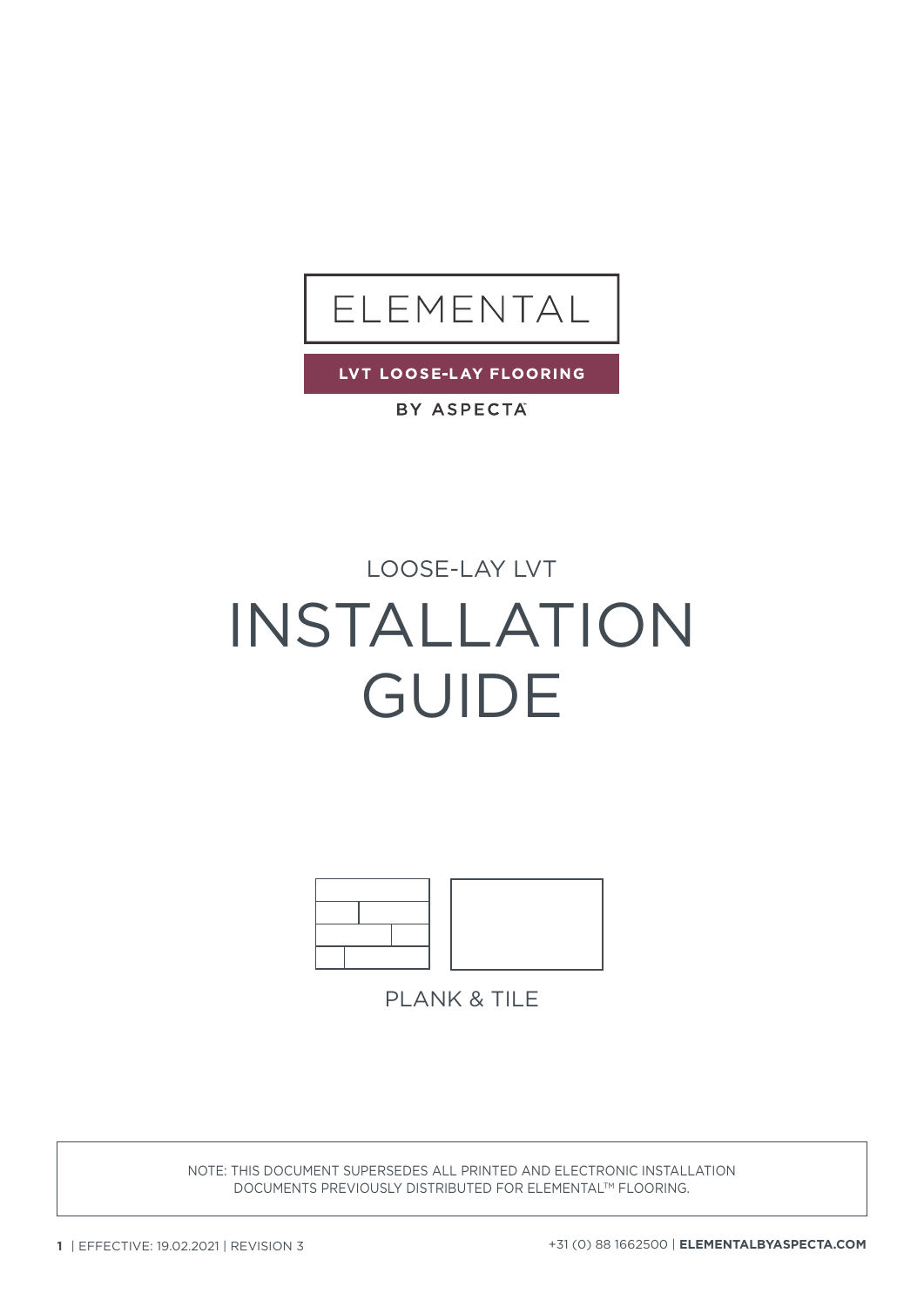### GENERAL INFORMATION

ELEMENTAL Loose-Lay is ideal for use in both new construction, renovation projects and with raised floors or any other project where speed of installation is required. ELEMENTAL Loose-Lay is easy to install. ELE-MENTAL Loose-Lay is a collection of high quality, dimensionally stable, heterogeneous vinyl planks & tiles specifically designed for loose-lay installation. ELEMENTAL Loose-Lay comes with a TPU (Thermoplastic Polyurethane) anti-slip backing layer, providing stronger plank adherence and stability. The combination of a glass fibre reinforced middle layer with multiple "hot-pressed" layers, makes ELEMENTAL Loose-Lay unprecedented in strength, performance and overall quality. ELEMENTAL Loose-Lay planks & tiles are produced according to/in accordance with EN ISO 10582.

### INTENDED USE

- ELEMENTAL Loose-Lay is perfect for use over raised access floor panels for easy access or temporary installations.
- ELEMENTAL Loose-Lay may require the use of a tackifier during installation. Some exceptions may apply, see more information below.
- ELEMENTAL Loose-Lay can be installed over many substrates including concrete (see general subfloor preparation), raised panel floors, suspended wood, and metal.
- Do **NOT** install ELEMENTAL Loose-Lay flooring in non-temperature controlled rooms or any exterior application.
- ELEMENTAL Loose-Lay is compatible with underfloor heating systems. Follow the applicable European, national and local standards (Germany: DIN 18365 and EN 1264-2) when installing ELEMENTAL Loose-Lay in areas with underfloor heating. The operating temperature on the surface of the flooring should not exceed 27°C.
- Contact your ASPECTA<sup>TM</sup> representative if you are unsure about any part of the inst allation.

## PRE-INSTALLATION

• Check the quantities, colour and batch numbers before beginning the installation. Locate the batch number on the short end of the carton. It is the eight-digit number separated by decimal points.

#### **BATCH NUMBER/MANUFACTURE DATE**  29.10.2018 DAY. MONTH. YEAR

Boxes of ELEMENTAL Loose-Lay should be removed from the pallet and separated from one another as part of the acclimation process. Ensure that the heating/air conditioning is fitted and operating. Alternatively, temporary heating or cooling may be used to maintain a constant temperature within the specified range.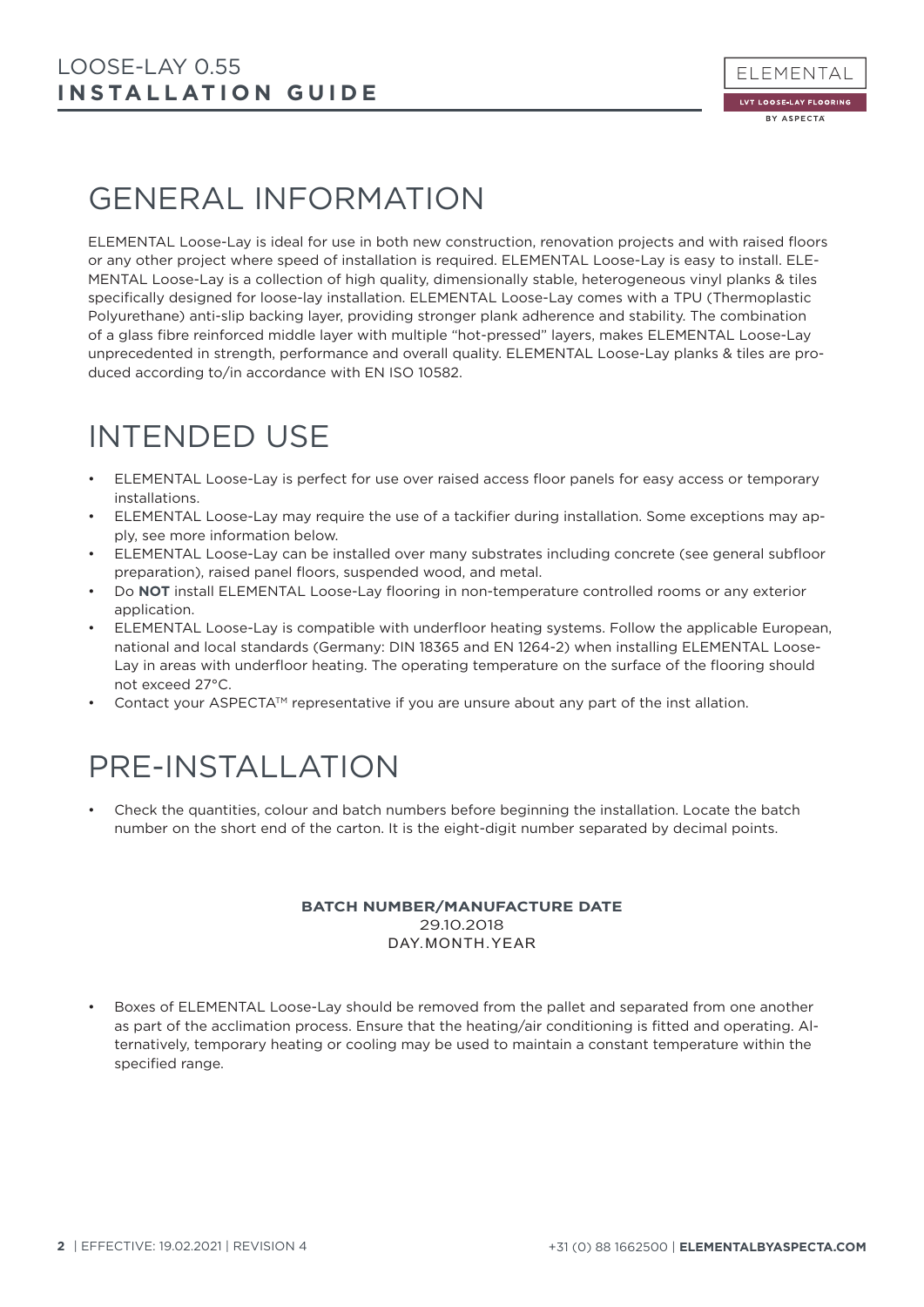• ELEMENTAL Loose-Lay must be stored flat and kept away from direct sunlight, heaters or air vents for proper conditioning. Tiles, adhesive/tackifier and subfloor must be allowed to stabilise to a constant temperature between 18°C-27°C (64-81°F) for a period of at least 24 hours before, during and after installation. If flooring material and adhesive/tackifier have been stored outside of this temperature range, then it is recommended that acclimation between 18°C-27°C (64-81°F) is increased to 48 hours.

### GENERAL SUBFLOOR PREPARATION

For a professional looking installation, it is imperative good subfloor preparation is followed. The subfloor must be structurally sound, smooth, dry, and level with no undulations. Use best practices and follow the standards as outlined in BS 8203 in the UK and VOB, Part C, DIN 18365 in Germany. Always follow all applicable European, national or local standards.

#### CONCRETE SUBFLOOR

• Existing concrete subfloors must be free of foreign or loose matter and any grease and wax. Chemicals or solvents should not be used to remove existing adhesive residue. All surface imperfections or irregularities must be corrected prior to installing Elemental Loose-Lay.

#### CERAMIC/TERRAZZO/STONE FLOORS

• Repair or remove any loose flooring. Fill voids, cracks, and grout lines with a leveling compound.

#### RESILIENT FLOORS

• Elemental Loose-Lay flooring can be installed over one layer of existing resilient flooring as long as the flooring is securely fixed and not free floating. The subfloor should be clean and free of any foreign or loose matter.

#### WOOD ELOOPS

• Subfloor should be secure with no deflection. The subfloor should be clean and free of any foreign or loose matter. Do **NOT** install over wood floors installed directly over concrete. Fill all joints and smooth any rough areas. For best results, we recommend installing a minimum of 6mm exterior grade plywood on top of the existing wood floor.

#### RAISED ACCESS FLOORS

- Inspect the subfloor thoroughly. The access panels should be structurally sound, smooth, level, clean, dry and free of any foreign, loose matter or defects. The raised access panel manufacturer should follow the standards in accordance with EN12825 (or equivalent). The raised panels should meet the following standards,
	- The entire raised access floor should be leveled within +/- 1.5mm over a span of 5mtr.
	- Gaps between panels should not exceed 1mm
	- Lipping of panels and the height differences between adjacent panels should not exceed 0.75mm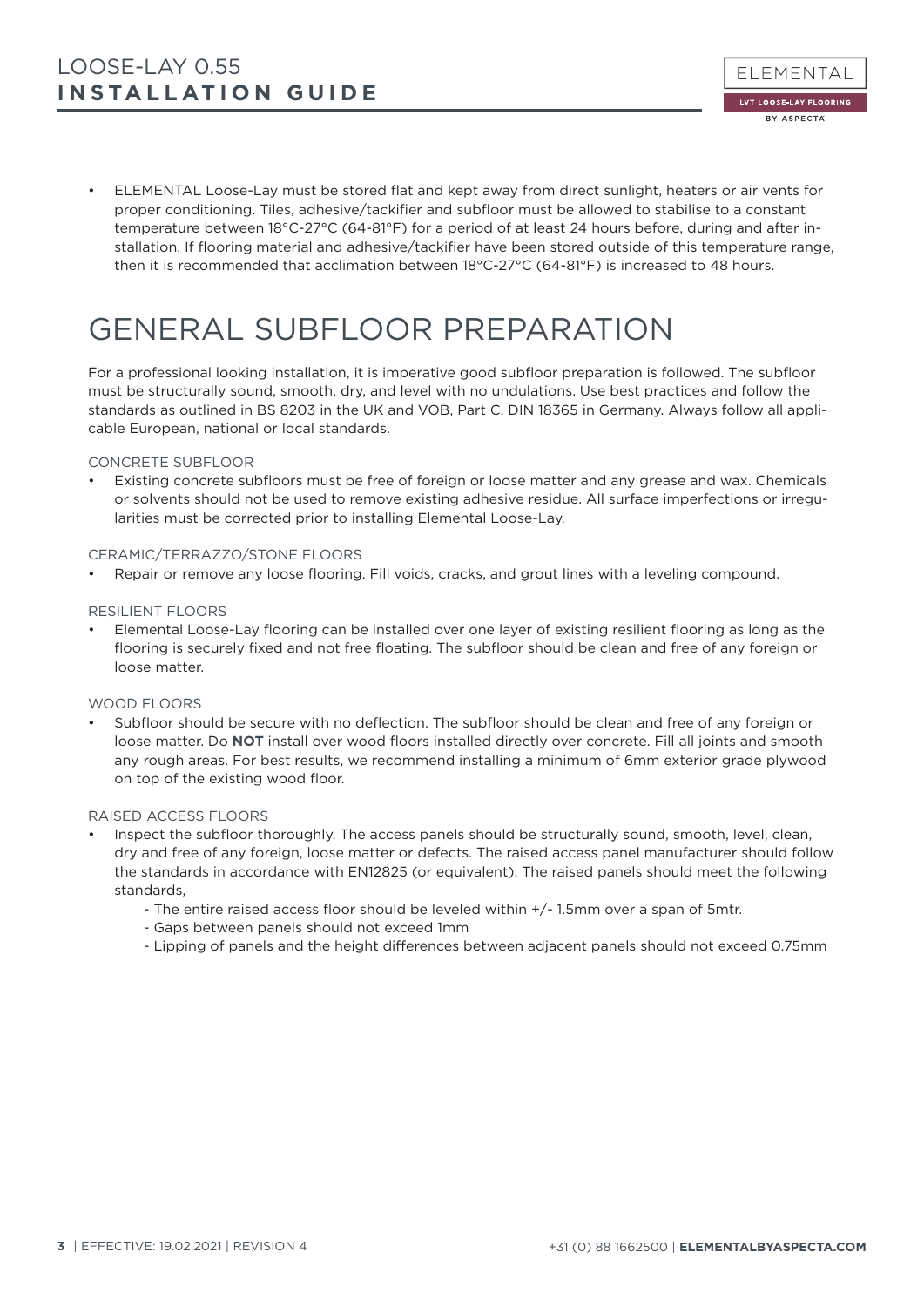### IMPORTANT BEFORE INSTALLATION

- Before laying the first rows, check that the cut planks or tiles closest to the walls are more than 30cm long and 10cm wide, depending on the total layout.
- During the installation process it must be ensured that a minimum expansion joint of 3 mm is maintained between the floor and all adjacent components. In the case of room sizes exceeding 10x10 mtr (100  $\mathrm{m}^2$ ), expansion joints with a minimum width of 4 mm have to be maintained.
- Before starting the installation, check if the wall is straight enough to place planks or tiles directly. If not, trace a chalk line a few centimetres away, place your first row along the line and use a scriber. Then, you can place back your first row against the wall.
- Cut the last plank or tile of a row to the correct length either by using a scriber or another plank (overlapping method).
- To install the second row, place the left-over panel of at least 30cm in length and continue with full planks or tiles. Make sure that the end joints are offset by at least 30cm in the individual rows in order to achieve the best installation result.
- To install the final row, the distance between the wall and the row installed should be measured and transferred to the panel using a scriber (just like for the first row), when the wall is not perfectly straight. The last row installed should be as close as possible to half a panel's width.

### INSTALLATION

- ELEMENTAL Loose-Lay is designed to be installed without adhesive in areas up to a maximum of 20m2, except for areas that are subject to big temperature fluctuations or very high traffic (including heavy rolling-loads). In this case a high grab tackifier glue or permanent (full bonding) acrylic adhesion method is required!
- For loose lay installations measure and cut fill pieces perfectly net as to not leave an expansion space or force fit into position.
- In all areas, bigger than 20m<sup>2</sup>, and areas subject to big temperature fluctuations or very high traffic. EL-EMENTAL Loose-Lay must be glued down with tackifier or permanent acrylic adhesive!

| <b>LOOSE-LAY</b>                              | <b>TACKIFIER</b>                                | <b>PERMANENT FULL BOND</b>                       |
|-----------------------------------------------|-------------------------------------------------|--------------------------------------------------|
| Up to 20m <sup>2</sup> with no rolling loads, | Rooms larger than 20m <sup>2</sup> , no rolling | For areas larger than 20m <sup>2</sup> , rolling |
| temperature swings, direct sunlight           | loads, temperature swings, direct               | loads, temperature swings, direct                |
| and infloor heating.                          | sunlight.                                       | sunlight and infloor heating.                    |

- A complete wet transfer of the acrylic adhesive to the tile backing must be carried out in order to ensure a permanent bond between the planks and the adhesive. Follow adhesive manufacturers recommendations.
- Before selecting a smoothing compound, check what type of traffic the floorcovering will be subjected to once installed. Latex smoothing compounds are not suitable for areas with heavy traffic, especially heavy, narrow wheeled traffic (see EN 12529, Castors and wheels). Check levelling compound compatibility and follow the instructions of the levelling compound manufacturer.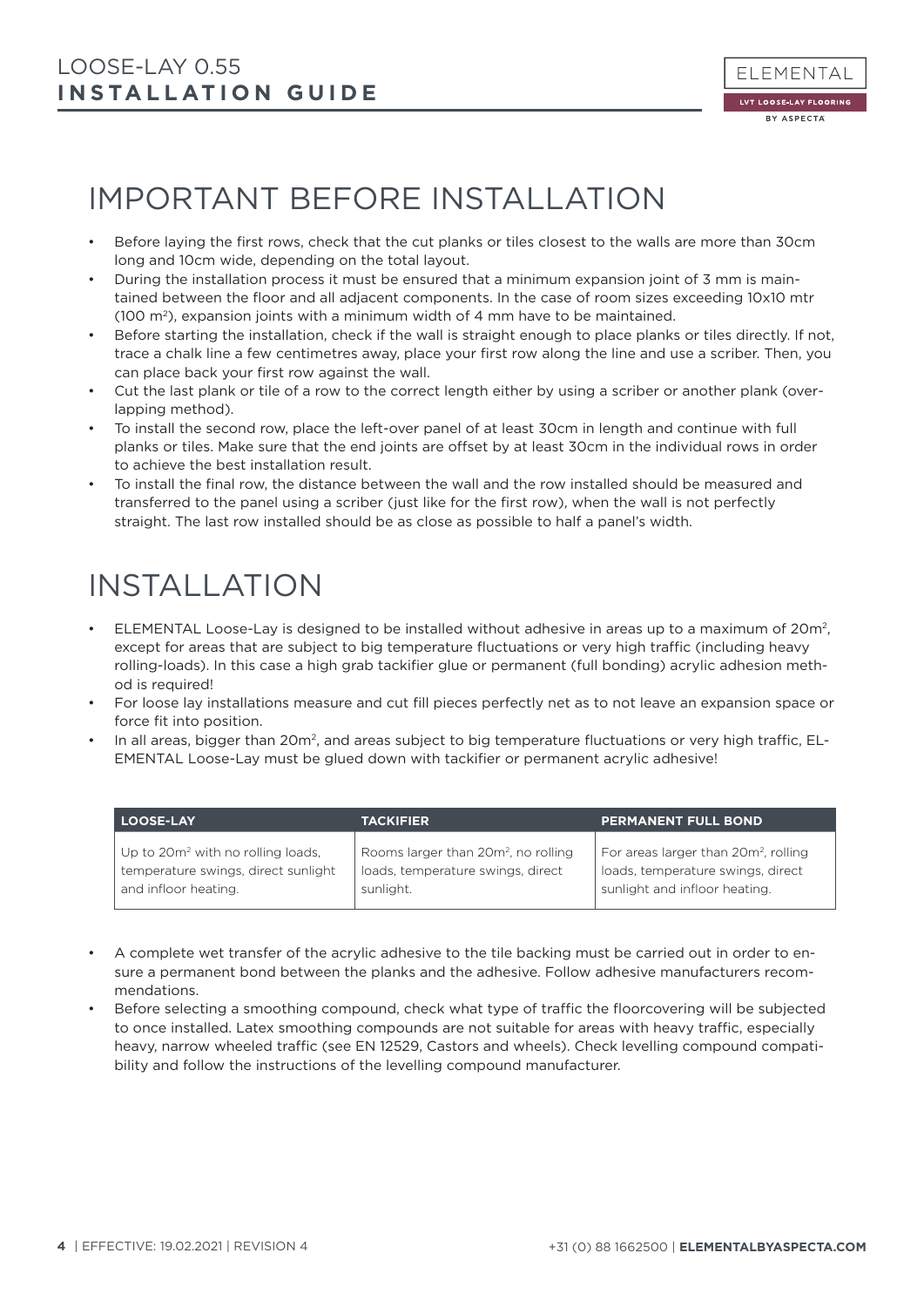- Whatever the installation or gluing method, upon completion of the installation, roll the floor in two directions at right angles to each other with a 45kg roller with overlapping passes. This ensures good contact between tiles, adhesive and substrate.
- Note: exclusion of liability (adhesives, levelling compounds, etc.) Although ASPECTATM BV may list a selection of adhesive, levelling compound and surface damp-proof membrane manufacturers and types, we do not guarantee the products listed. The list of products and manufacturers is not guaranteed complete or current.
- $\triangle$ SPECTA<sup>TM</sup> BV will accept no liability for any of these products failing to perform in conjunction with any of its products. It is the responsibility of the adhesive, levelling compound and surface damp-proof membrane manufacturer and flooring contractor to ensure the products are used appropriately and applied in accordance with the manufacturers' recommendations.
- **When having problems during installation please stop the installation and contact ASPECTATM representative for a solution or input.**

### IMPORTANT AFTER INSTALLATION

- In locations with large external windows, it is necessary that the heating effect of sunlight is minimised by the use of external canopies or by fitting thermal reflection film to windows. Avoid installation in verandas and winter gardens. Prolonged direct sunlight can result in discoloration. Excessive temperature might cause plank expansion.
- Use matting system to remove all dirt from the bottom of shoes to prevent excessive dirt and moisture being drawn onto the floor from entrances. Carpet or mats with rubber backings should not be placed on vinyl tile because of chemical reactions (migration) that could cause yellowing.

ELEMENTAL LVT LOOSE-LAY FLOORING BY ASPECTA